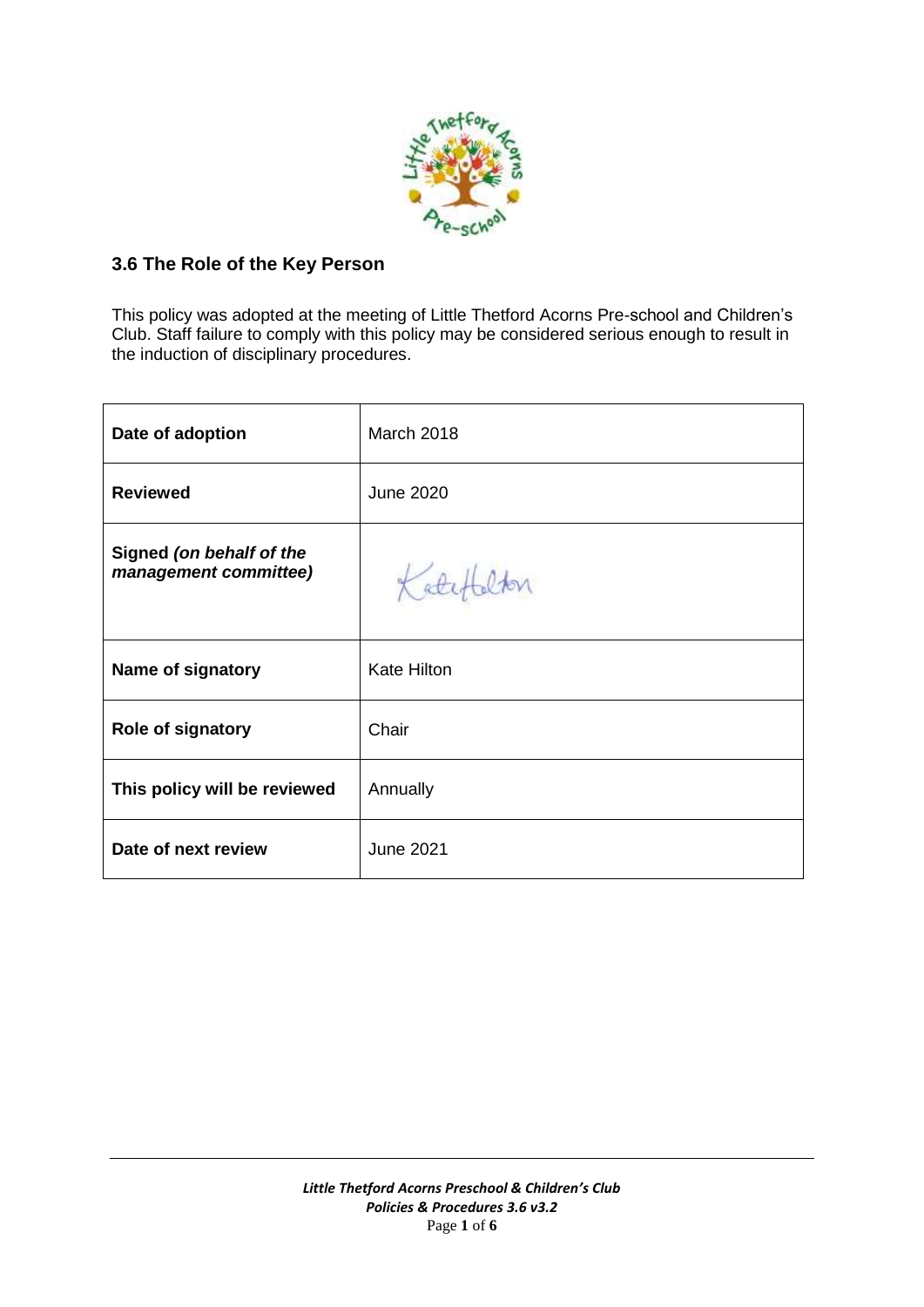# **3.6 The Role of the Key Person**

#### **Safeguarding and Welfare Requirement: Key Person**

Each child must be assigned a key person. Their role is to help ensure that every child's care is tailored to meet their individual needs, to help the child become familiar with the setting, offer a settled relationship for the child and build a relationship with their parents.

#### **Policy Statement**

We believe that children settle best when they have a key person to relate to, who knows them and their parents well and who can meet their individual needs. Research shows that a key person approach benefits the child, the parents, the staff and the setting by providing secure relationships in which children thrive and parents have confidence. The role of the key person is vital in the early identification and support of children with SEND and in supporting children with English as an Additional Language.

We want children to feel safe, stimulated, valued and happy in the setting, and to feel secure and comfortable with staff. We also want parents to have confidence in their children's wellbeing, their child's key person and their role as active partners with the setting. We aim to make the setting a welcoming place where children settle quickly and easily because consideration has been given to the individual needs and circumstances of children and their families. Relationships are valued and built.

Embedded in our everyday practice is the focus on children's personal, social and emotional development. Throughout our practice we ensure that children learn right from wrong, mix and share with other children, value other's views, know about similarities and differences between themselves and others, and challenge negative attitudes and stereotypes.

The key person's role is set out in the Safeguarding and Welfare Requirements of the Early Years Foundation Stage. Each setting must offer a key person for each child. The procedures set out a model for developing a key person approach that promotes effective and positive relationships for children who are in settings.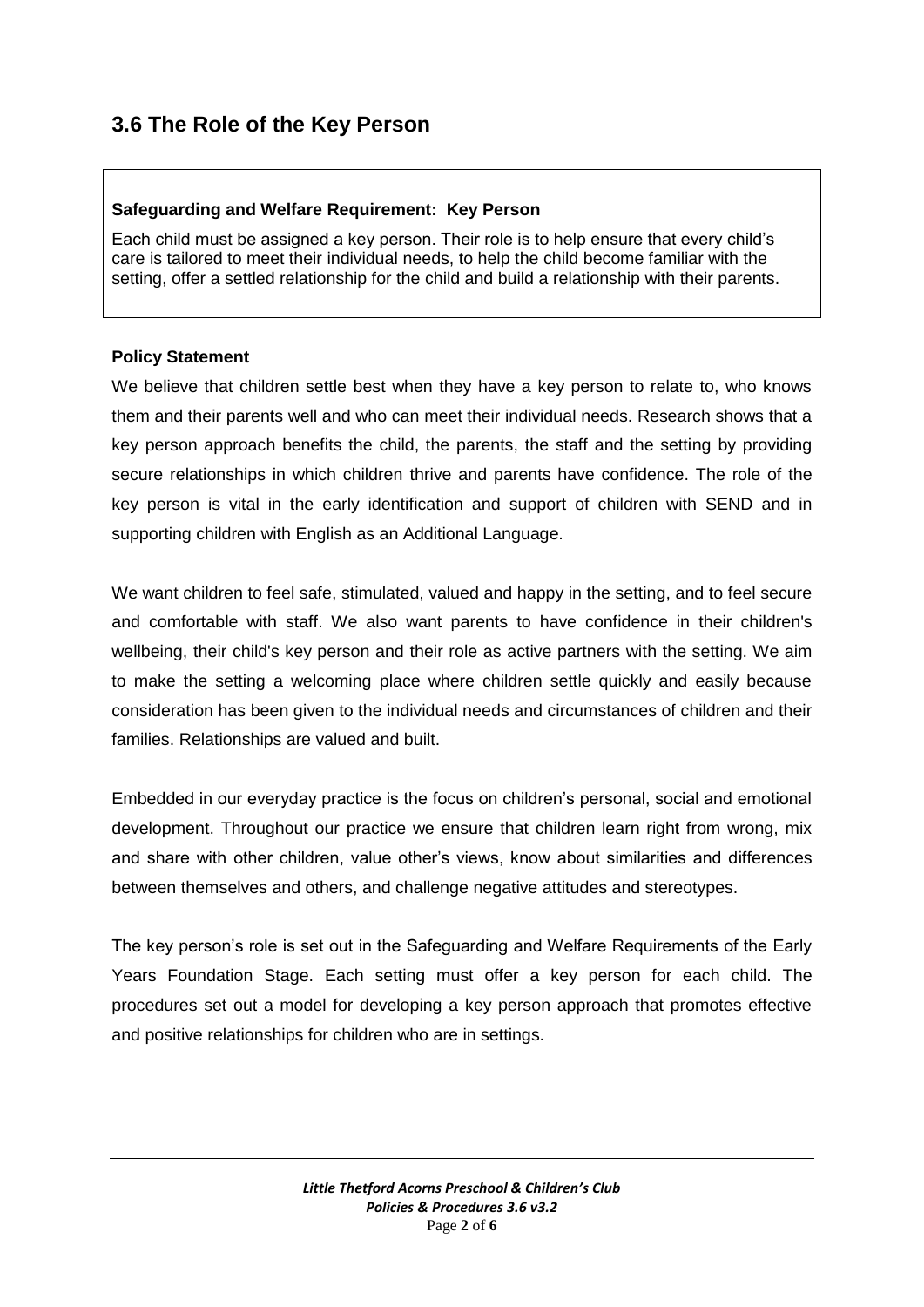#### **COVID 19 Update**

During the COVID-19 outbreak it is likely that some children will not have their usual key person. Where this is the case, the principles of the key person role are followed as closely as possible.

Any temporary staff must be trained to proficiently and safely administer medication and medical procedures for individual children. They must also adhere to the guidelines and procedures on caring for the individual needs of children with SEND, as detailed in their Health Care Plans. *7.14 Prioritised Place Risk Assessment* should be used to identify any risks that may be incurred due to a change in key person for such children.

#### **Procedures**

- We allocate a key person during the child's Taster Session.
- The Key Person is responsible for the induction of the family and for settling the child into our setting and overseeing their taster session.
- The key person offers unconditional regard for the child, is non-judgemental and is expected to build a secure and caring relationship with individual key children and their parents.
- The key person will:
	- Provide an induction for the family and for settling the child into our setting.
	- Complete relevant forms with parents, including consent forms.
	- Explain our policies and procedures to parents with particular focus on policies such as safeguarding and our responsibilities under the Prevent Duty.
- ‒ Offer unconditional regard for the child and be non-judgemental.
	- Become knowledgeable of the individual characteristics of each of their key children;
	- Will learn and show their knowledge through their practice, observations and reports about children's individual learning styles and their stages of development;
	- Become familiar with children's preferences, choices and individual needs;
	- Identify any key issues with a child's learning, development and well-being;
	- Regularly instigate and hold conversations with parents about their child's time at pre-school or discuss any concerns they have with the child's parents, taking their views into account also;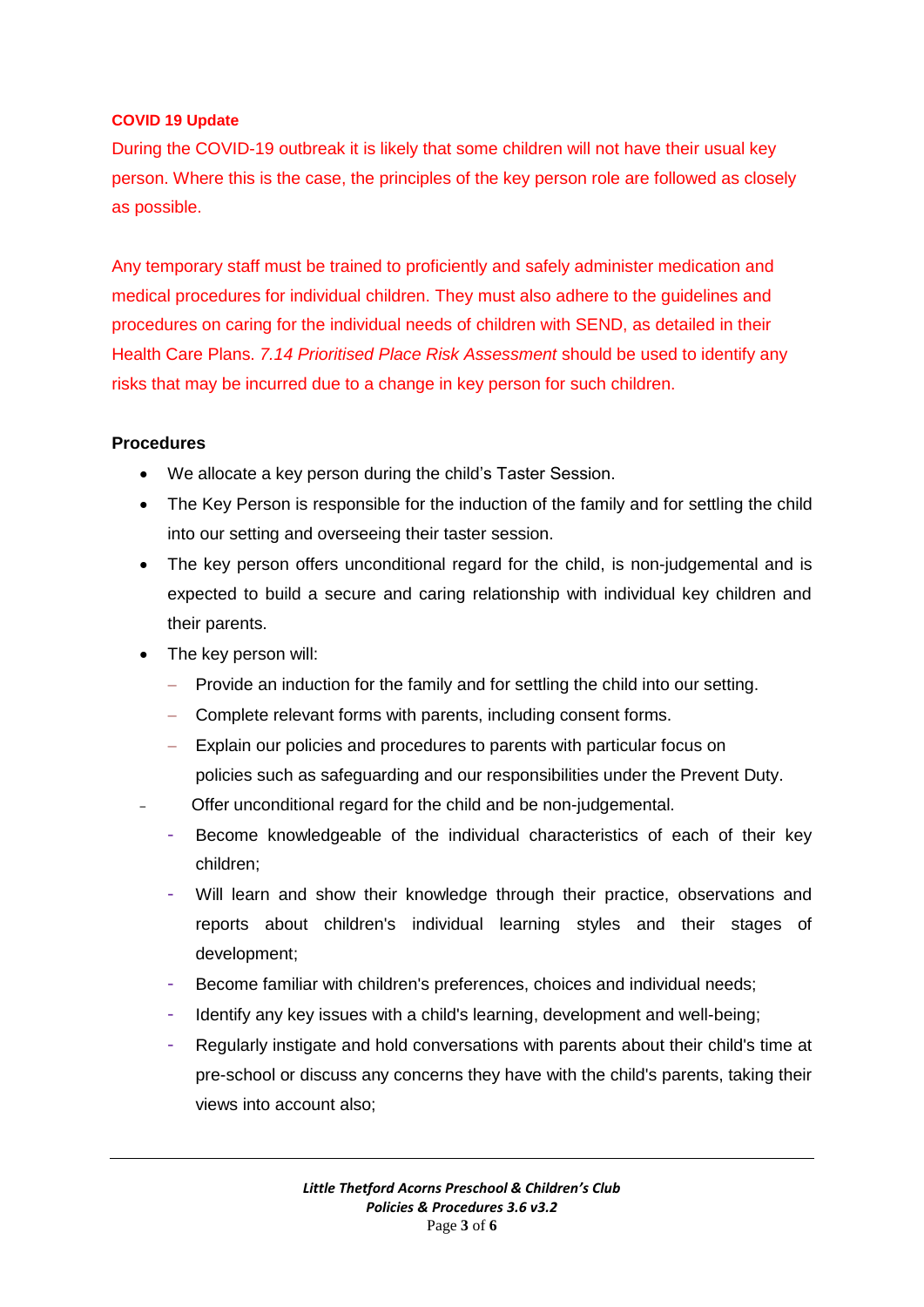- Offer suitable advice and support to parents and other key staff  $-$  sharing information about their key child in planning meetings, supervisions, staff meetings and day to day practice;
- Liaise and plan any necessary and appropriate action with the SENCo, ENCo, Manager, staff and parents;
- Help to implement support in the provision; and
- Advise and support parents with home learning activities.
- The key person works with the parent to plan and deliver a personalised plan for the child's well-being, care and learning.
- The key person acts as the primary contact for parents and has links with other carers involved with the child, such as a childminder, and co-ordinates the sharing of appropriate information about the child's development with those carers.
- A key person is responsible for maintaining developmental records and for sharing information on a regular basis with the child's parents to keep those records up-todate, reflecting the full picture of the child in our setting and at home.
- Where possible we operate a buddy key person system so that parents/carers have a key contact in the absence of the child's key person. To ensure continuity and consistency, the key person will always share relevant information about their key children at regular intervals such as staff meetings, supervisions etc. The Setting Manager and Deputy should ensure they have a good sound knowledge of all children in attendance.
- We promote the role of the key person as the child's primary carer in our setting, and as the basis for establishing relationships with other staff and children.
- We ensure that in our practice, staff members and a key person does not particularly favour any of our children, or give excessive one-to-one attention, beyond the requirements of their usual role and responsibility - for example purchasing gifts, visiting them at home or attending parties.

### **Settling-in**

 Before a child starts to attend the setting, we use a variety of ways to provide their parents with relevant information. These include written information (including our parent handbook, contact details, term dates, first day list and how to view our policies on-line), displays about activities available within the setting, information days/evenings and individual meetings with parents.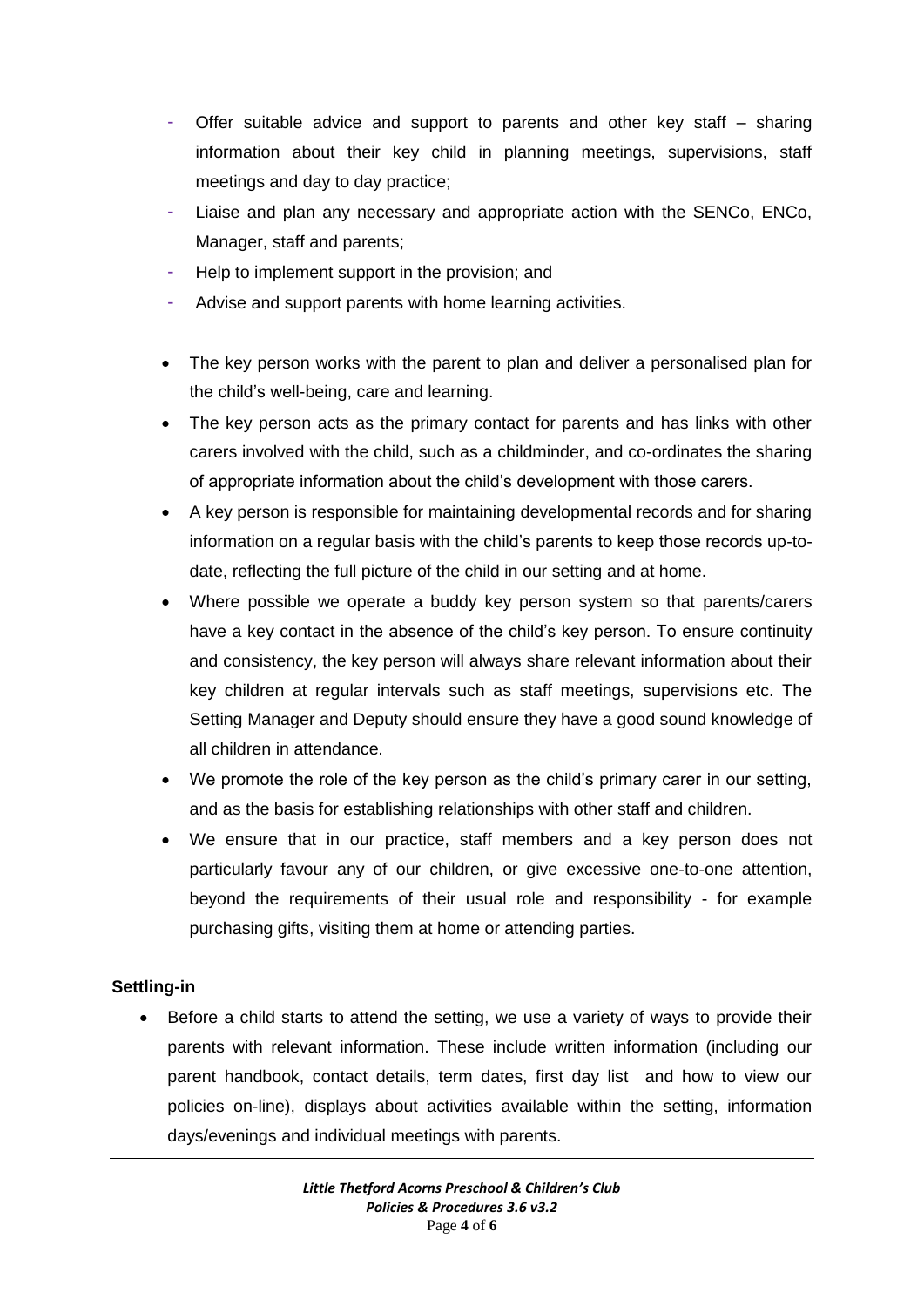- Before a child is enrolled, we provide the opportunity for the parent/carers to visit the setting to see the setting for the first time. Once a start date is agreed, a free taster session is offered to all new starters. This can be taken at a date that suits the setting, parent/carer and child. We require parents to stay at this taster session.
- During the pre-start visit we explain the process of settling-in with his/her parents and jointly decide on the best way to help the child to settle into the setting. This of course can change once the child starts.
- We allocate a key person to each child before their official First Day; the key person welcomes and looks after the child and his/her parents at the child's first session and during the settling-in process.
- We recognise that some children will settle more readily than others but that some children who appear to settle rapidly are not ready to be left. Younger children may take longer to settle in, as will children who have not previously spent time away from home. Children who have had a period of absence may also need their parent to be on hand to re-settle them.
- We judge a child to be settled when they have formed a relationship with their key person; for example the child looks for the key person when he/she arrives, goes to them for comfort and seems pleased to be with them. The child is also familiar with where things are in setting and is pleased to see other children and participate in activities.
- When parents leave, we ask them to say goodbye to their child and explain when they will be coming back.
- We do not believe that leaving a child to cry will help them to settle any quicker. We believe that a child's distress will prevent them from learning and gaining the best from the setting. We will contact parents if a child is upset and we are unable to settle them.
- In order to facilitate the child's settling in, parents/carers are encouraged to remain in the setting if the child finds it distressing to be left. This is especially the case with very young children.
- Within the first four to six weeks of starting we work with the child's parents to start to create their child's Learning Journey.